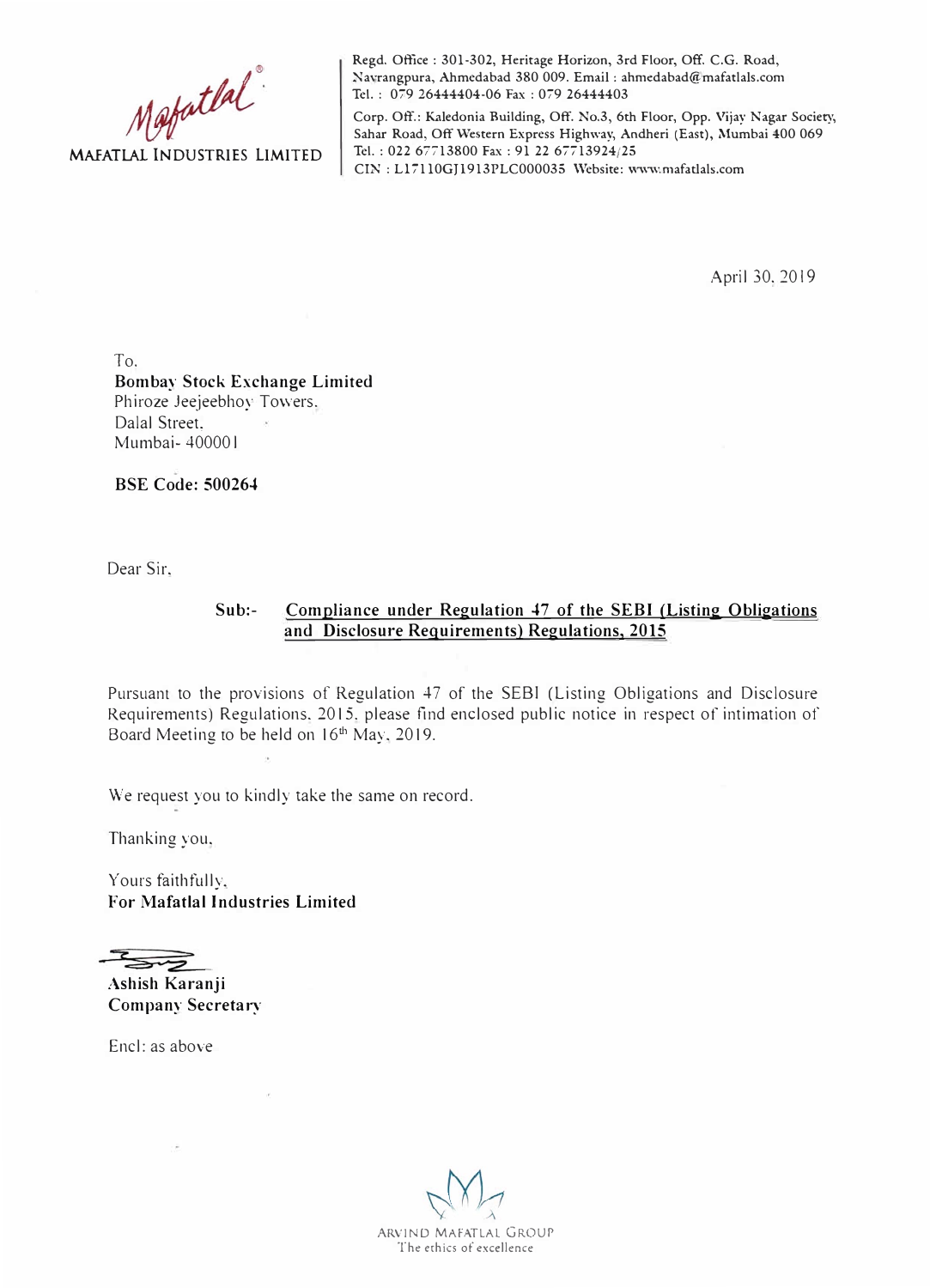



Mapollal **Fixed MAFATLAL INDUSTRIES LIMITED** CIN: L17110GJ1913PLC000035 Regd. Office: 301-302, Heritage Horizon, 3" Floor, Off: C.G. Road, Navrangpura, Ahmediabed-380 009. Tele. No. 079-264444404-06 Fax No. 079-26444403 E-mail: ahmediabad@madatlals.com Web Site: www.mafattals.com **NOTICE** NOTICE IS HEREBY GIVEN pursuant to Regulation 29 and Regulation 47 of the SEBI (Usting Obligations and Disclosure Requirements) Regulations, 2015 a Meeting of the Board of Directors of the Company will be held on Thursday, 16th day of May, 2019, at Mumbai, inter alia, to consider and approve the Audited Financial Results of the Company for the Year ended on 31st March, 2019 and to consider, not recommending / passing over of Dividend on Equity Shares of the Company for the Financial Year 2018-19. Further, We have to inform you that pursuant to SEBI (Prohibition of Insider Trading) Regulations, 2015 as amended read with the Company's Code of Conduct to Regulate, Monitor and Report Trading by Insiders, the Trading Window in respect of dealings in the Equity Shares of the Company, would remain closed, for all the Directors, Designated (specified) Employees of the Company and "the connected persons" with the Company, with effect from 3rd April, 2019 to 18th May, 2019 (both days inclusive). The trading window in respect of dealing in the shares of the Company shall reopen from 19th May, 2019. This Information is also available on Company's website www.mafatlals.com, as also on the website of the Bombay Stock Exchange Limited www.bseindia.com For Mafatlal Industries Limited. M Place: Ahmedabad Ashish A. Karanji **SCENT** Dated : 27<sup>\*</sup> April, 2019 **Company Secretary** ARVIN'D MARCTLAL GROUP

 $\approx$